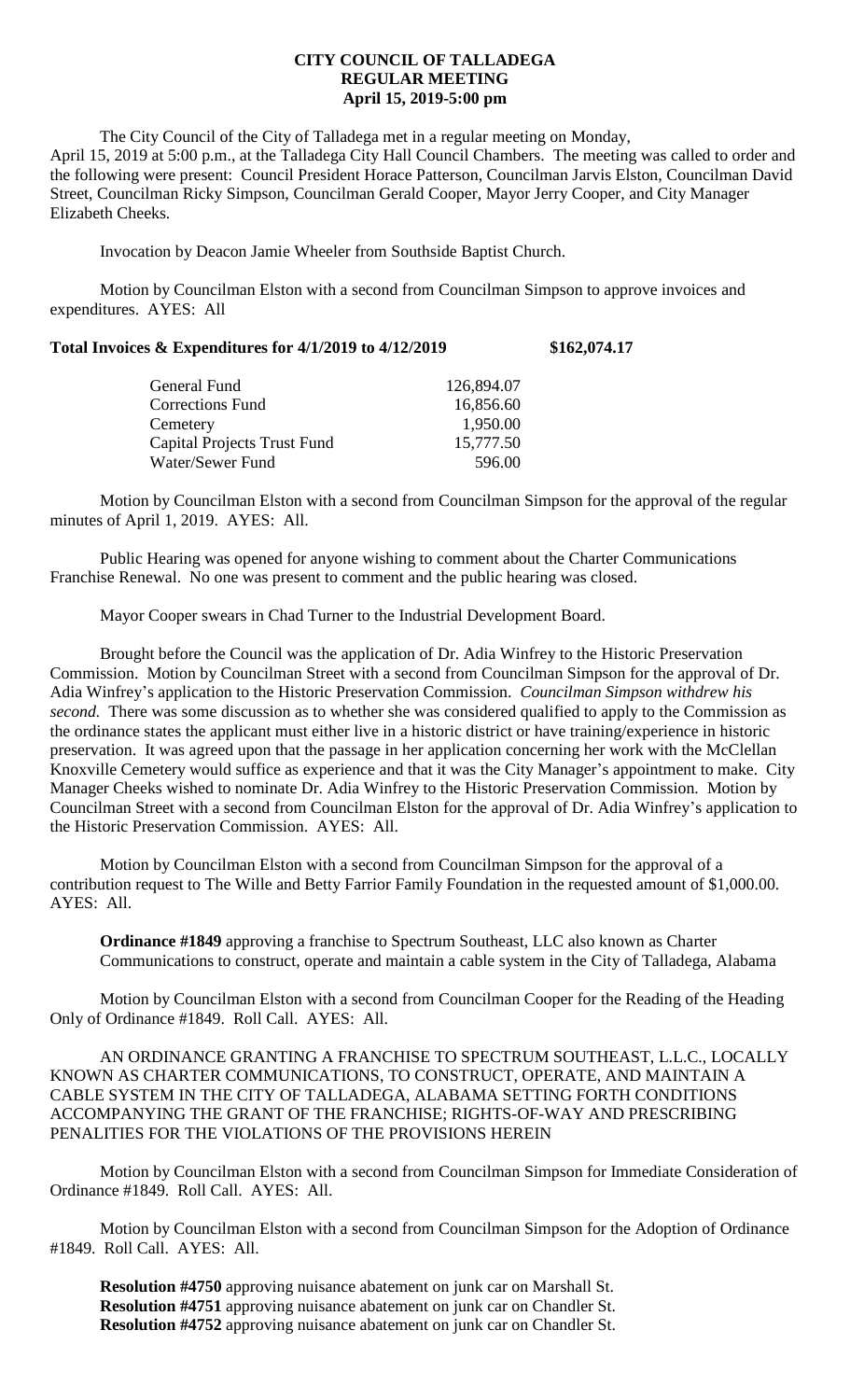**Resolution #4753** approving nuisance abatement on junk car on Family Lane.

Motion by Councilman Elston with a second from Councilman Cooper for the approval of Resolution #4750-Resolution #4753. Roll Call. AYES: All.

**Resolution #4754** approving a request for an opinion from the Attorney General as to whether email communication, non-email correspondence, and other communication documents between City officials and City employees constitute public records subject to disclosure under Ala. Code 1975 **§**36-12-40

Motion by Councilman Simpson with a second from Councilman Elston for the approval of Resolution #4754. Roll Call. AYES: Councilman Elston, Councilman Street, and Councilman Simpson NAYS: Council President Patterson and Councilman Cooper. There was some discussion upon this matter as to whether a Councilman could request information; City Attorney O'Brien stated that an individual Councilman would be considered a regular citizen requesting information. It was also requested that a revote be done. Motion by Councilman Simpson with a second from Councilman Elston. Roll Call: AYES: Council President Patterson, Councilman Elston, Councilman Street, and Councilman Simpson NAYS: Councilman Cooper.

**Resolution #4755** approving a lease with AT&T for use of City property located on George Holdridge Lane for installation of a cell tower with a rent amount of \$1,000 per month with a 10% increase every five years with an automatic renewal for seventeen (17) additional five (5) year terms.

Taylor Vice from Spectrum came before the Council to inform them that the franchise has been expired since 2012 and commented that the fact that the franchise lease has been expired had no bearing on the quality of service and stated that if anyone were to have an issue; he would be glad to handle it.

Motion by Councilman Elston with a second from Councilman Street for the approval of Resolution #4755. Roll Call. AYES: All.

Motion by Councilman Elston with a second from Councilman Elston to approve the invoices and expenditures for the Water Department. AYES: All.

## **Water Department Expenditures for 4/1/19-4/12/19 \$136,582.33** Water/Sewer Fund 136,582.33

City Manager Cheeks wished to apologize for the confusion of Resolution #4754 and also wished to extend her appreciation to City Attorney O'Brien for his help on it. She also stated that the weather cooperated well for the Parks and Recreation Department's opening of the baseball/softball season as well as for April in Talladega – also mentioning that the Square looked very good. She also wished to thank all the employees for their hard work to make April in Talladega a success. She also wished to thank Jimmy Williams for giving her a tour of the Hall of Heroes and Valerie White for a tour of the quilt exhibit at Heritage Hall. Also mentioned was the upcoming Sunshine Saturday event this weekend and the NASCAR race the weekend after that. It was also stated that the next Council meeting would be held on Thursday, May  $9<sup>th</sup>$ .

Councilman Elston wished to update the Council on the City Manager's evaluation form; stating that with the aid of City Attorney O'Brien, it should be prepared for the next meeting. He also commented that he had received a call from a constituent who had heard that the Council would not be helping with purchasing the rings for the basketball team; and wished to state openly that they are currently exploring other opportunities.

Councilman Street wished to thank the Council for excusing his absence at the last meeting and also requested that he get a copy of the handout at that meeting. He also wished to report that at the last Historic Preservation Commission meeting, Michael Gee was awarded a COA for a sign and stated that he appreciated Mr. Gee for following the ordinance. He also extended his appreciation to George Culver and Talladega College for the two shows put on at the Ritz Theatre. It was also mentioned that TOP Trails' Spring Mud Jam would be scheduled for May 3-5 with an estimated 5,000 people attending. He also asked if traffic recorders were used in deciding which roads would be paved and asked if the Council would mind requesting that information. City Manager Cheeks stated that it was included in the data and deferred to Public Works Director Phillips, who stated that traffic count not only was included in deciding which roads would be paved, but a lot of other factors as well from road conditions, type of material, and type of roads. There was some discussion about this with Public Works Director Phillips stating that if anyone wished to see the data, she would be glad to share it with them.

Councilman Simpson commented that the Council needs to figure out as a whole how to ask questions of the City Manager without overwhelming her office with request. Perhaps running it through the body as a whole to say yes or no.